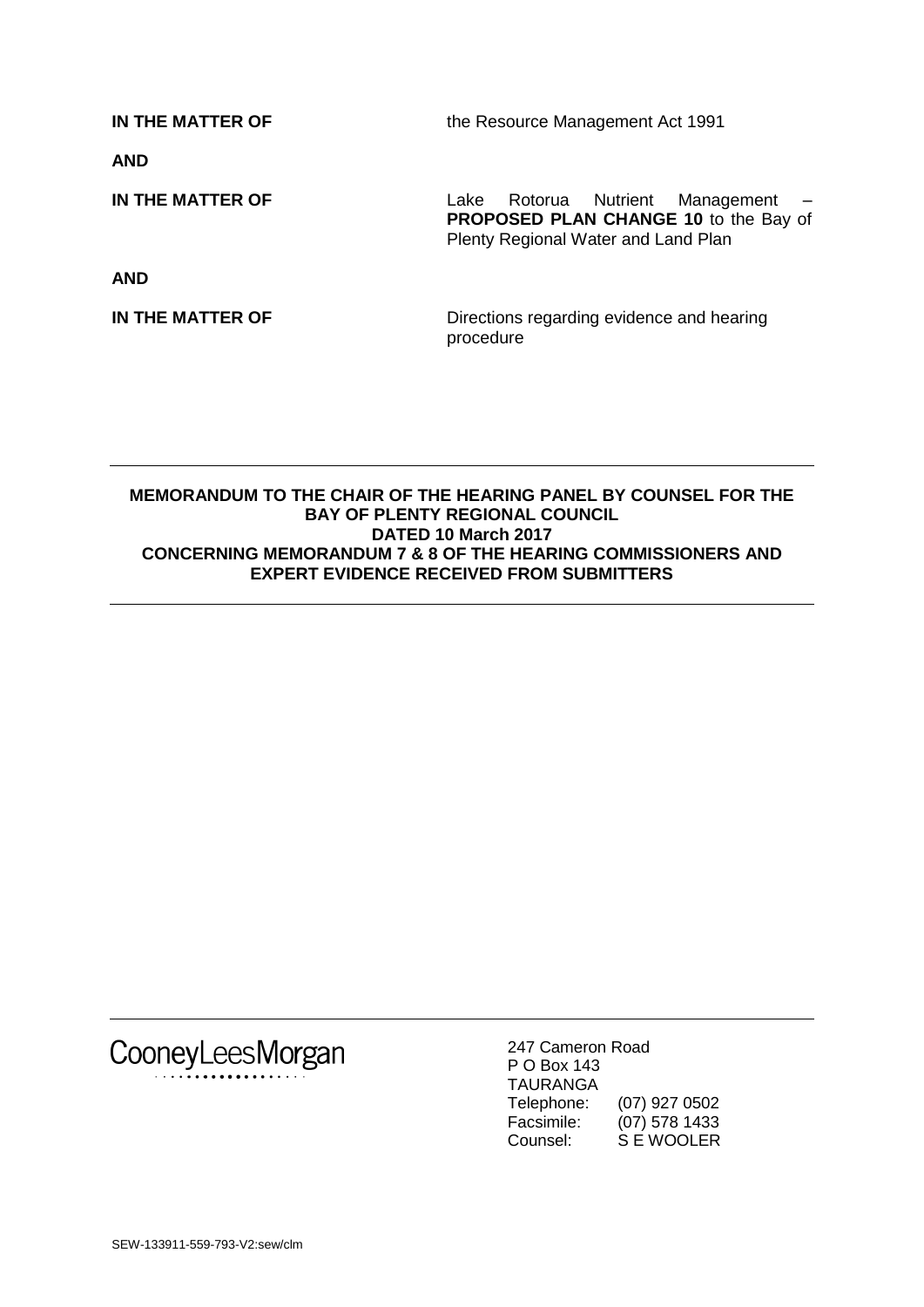## **MAY IT PLEASE THE HEARING COMMISSIONERS**

## **Introduction**

- 1. We refer to Memoranda No. 7 and 8 of the Hearing Commissioners dated 9 March 2017, and 10 March 2017 respectively. The Council is directed to file a memorandum 'listing the expert witness whose evidence they object to, because of late filing'; and 'to identify the party for whom that witness lodged their evidence' ([2] 10 March 2017).
- 2. In relation to the evidence received 6 March 2017, the Regional Council objects to the following expert evidence called on behalf of the following submitters:
	- (a) The evidence of Christine Bridget Robson on behalf of CNI Iwi Holdings Limited: see paragraphs 1-5 as to expert qualifications, role, scope of evidence and summary, expert witness statement.
	- (b) The evidence of Richard Allen on behalf of Fonterra NZ (and Dairy NZ ?): Mr Allen says at 2.6: he is 'not offering evidence as an expert, although I do have considerable practical experience in the use of the OVERSEER model…" and then provides technical evidence on the OVERSEER model and the use of reference files. (I note this evidence is relied upon by LRPPC on the same basis as the technical expert evidence submitted by Dairy NZ: see [28] for example, despite it being filed concurrently on 6 March 2017).
	- (c) The evidence of Justine Young on behalf of Dairy NZ and Fonterra: see qualification as an expert at paragraph 1.2 and 1.3. While Ms Young states she is providing evidence as "a Dairy NZ employee" at paragraph 1.6 the material is discussed and presented as "evidence" throughout (see paragraphs 1.6 and 411), not as a submission by a representative/advocate.
	- (d) The evidence of Colin Maunder on behalf of Timberlands Ltd. See paragraphs 1-5 as to expert qualifications, role, scope of evidence and summary, expert witness statement. This evidence, in my submission, also exceeds the scope of the original submission and if allowed, an additional direction is sought limiting any evidence admitted to that pertaining to the submission filed by Timberlands Ltd. That submission is attached at Appendix A of this Memorandum.
	- (e) The evidence of Elizabeth McGruddy on behalf of Federated Farmers of NZ: this document is 1008 pages long. See section 1.1 as to expert qualifications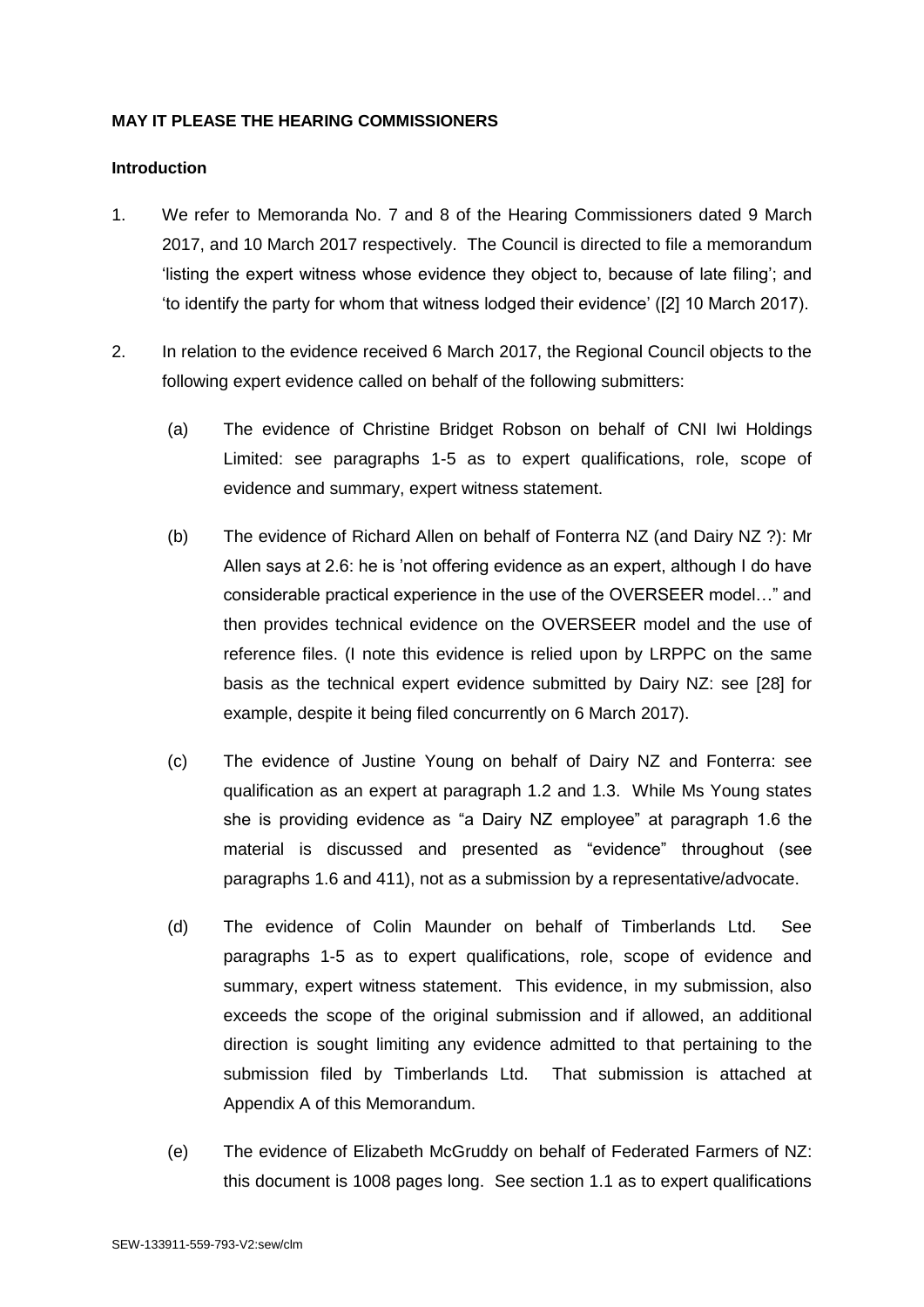and experience. Ms McGruddy states at paragraph 1.2: "I am speaking as a Federated Farmers in support of the Federated Farmers submission" (*sic*). While not 'independent' evidence, this is clearly evidence that should have been properly put to the Council witnesses in the interests of a fair hearing. This voluminous evidence relates to policy analysis/planning/science. The appendices include various scientific papers (including by Dr Rutherford), minutes from Council meetings, statements around evidence filed by Council witnesses or analysis re same.

- (f) The evidence of Kevin Wood, Environmental Manager, on behalf of Balance Agri-Nutrients Ltd: See paragraph 1.1 as to expert qualifications; 1.3 as to expert status re OVERSEER; 2.1 as to scope; 3.3 "I am not a technical expert".
- 3. Lake Rotorua Primary Producers Collective (LRPPC): This submission material provides detailed responses relying upon both the evidence of Dairy NZ and that of Richard Allen on behalf of Fonterra. Although the LRPPC are not providing 'expert' evidence, rather that of an informed industry group; an opportunity to respond is sought if the evidence of Mr Allen is allowed. An opportunity to rebut the assertions made as to the evidence of Professor Hamilton is also sought, as this material should be put to him and an opportunity to respond given.
- 4. The evidence of Lachlan MacKenzie is also challenged. Whilst it is on his own behalf, it appears to go further than the directions for evidence contemplated. Given numerous assertions/evidence are provided that is new and that directly addresses Council evidence, Council seeks an opportunity to rebut this material if it is allowed in.
- 5. It appears that not all of the evidence that was received on the 6 March 2016 may have been provided directly to me/circulated at the time of finalising this Memorandum. (This is because filing with the Committee Advisor is not the same as service upon Counsel.) It may be that there are other briefs of evidence that come within the general penumbra of the objections made above that I have not reviewed. To this extent it may be necessary to add further witnesses to this list.
- 6. Counsel apologies in advance, but seeks that leave be reserved to address such further matters if it considered that this is necessary in order to ensure and fair and efficient hearing.